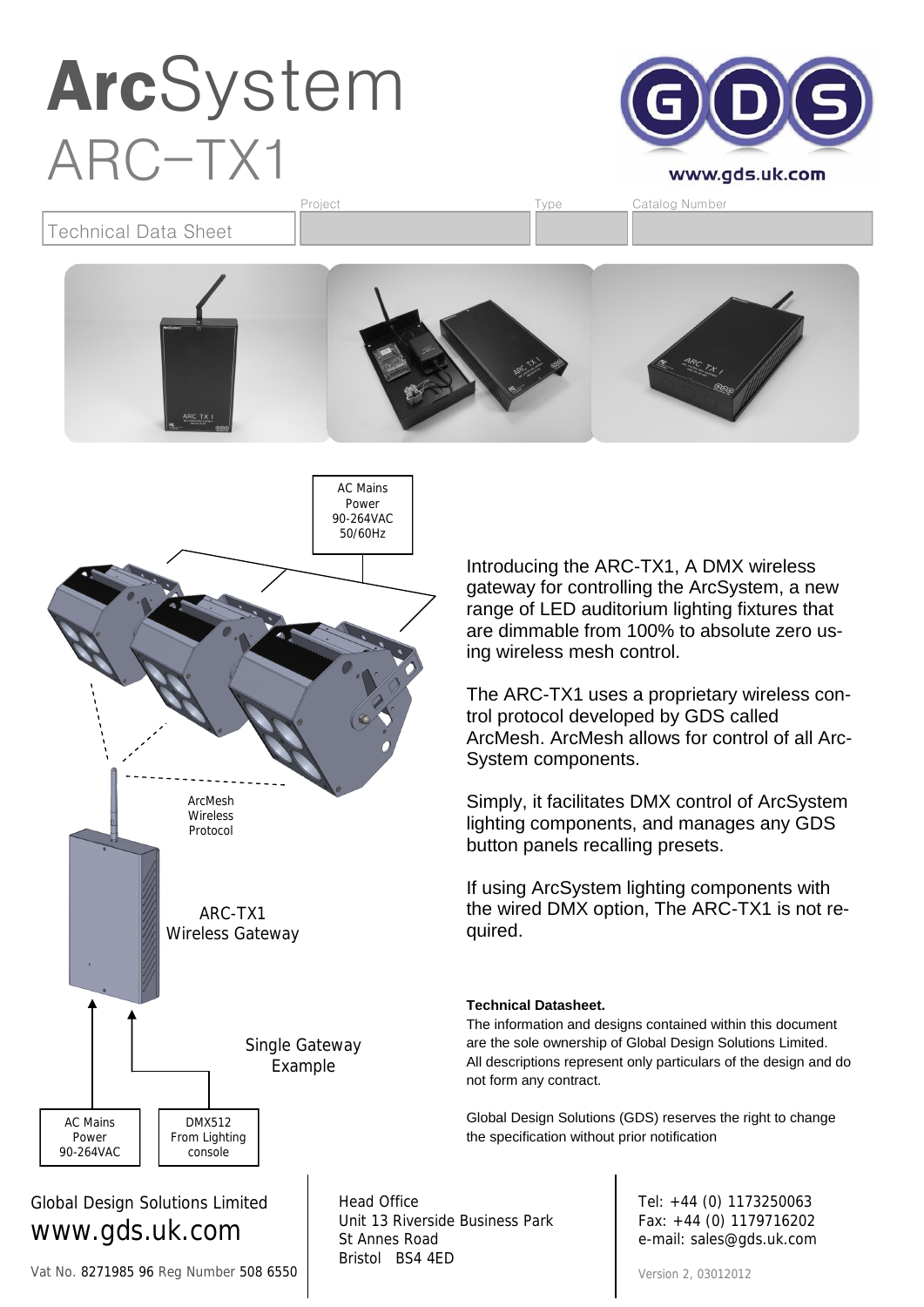

Technical Data Sheet Page 2

### General Information

A DMX wireless gateway that allows 1 universe of DMX to be transmitted to ArcSystem lighting components. The compact robust enclosure is designed for wall mounting in permanent installations. It has 3 x conduit knockouts for direct conduit connection or cable glands on the bottom of the unit. It comes complete with antenna that fits on top of the enclosure, see technical drawings below.

To maximise the effectiveness of the ARC-TX1, it is recommend to install the unit into the same space as the majority of the light fittings. Because ArcMesh has the ability to re-transmit its data (each device is a transceiver), other light fittings that are further away can receive data from light fittings near them as opposed to the ARC-TX1.

The ARC-TX1 is configured using the ARC-CT (Commissioning Tool), the ARC-CT is a software application that comes complete with USB transmission dongle for configuring the ArcSystem control parameters. See separate data sheet.



#### Key Points:

- 90-264VAC mains input.
- DMX512 control input.
- DMX512 control output. The DMX output terminal provides either data from the internal stored presets or the the DMX data from the input. Please see notes on operation below.
- Single or Dual gateway operation for system redundancy. Automatic changeover on power fail if first gateway fails.
- Based on IEEE802.15.4 protocol, allowing co-existence with Wi-Fi and Bluetooth. Operates away from standard wireless networks ensuring minimal interference.
- Heavily site tested for stable operation in flooded wireless networked environments.
- Encrypted service, not identifiable by Wi-Fi.
- 64 ArcMesh channels patchable to 512 DMX channels.
- Non Volatile Memory, keeping settings on power fail
- In conjunction with ARC-CT (Commissioning Tool):
	- $\implies$  Dimming control and level setting
	- $\Rightarrow$  Patching
	- $\Rightarrow$  Auto recovery for power fail
	- $\Rightarrow$  Minimum Level Setting
	- $\Rightarrow$  Group setup and fade times
	- $\Rightarrow$  Group recall using ARCCP8 (8 way double gang preset button panel). See separate spec sheet.

#### **To specify state:**

A Wireless gateway for use with GDS ArcSystem LED light fittings. Unit to be constructed from powder coated mild steel and supplied with external antenna. Facility for direct conduit mounting or cable gland fixings. Uses standard DMX512 for control input, and is configured using GDS ARC-CT (Commissioning Tool). The Wireless system must be able to operate fully redundantly using two gateways. Example Part Number ARC-TX1

Global Design Solutions Limited www.gds.uk.com

Vat No. 8271985 96 Reg Number 508 6550

Head Office Unit 13 Riverside Business Park St Annes Road Bristol BS4 4ED

Tel: +44 (0) 1173250063 Fax: +44 (0) 1179716202 e-mail: sales@gds.uk.com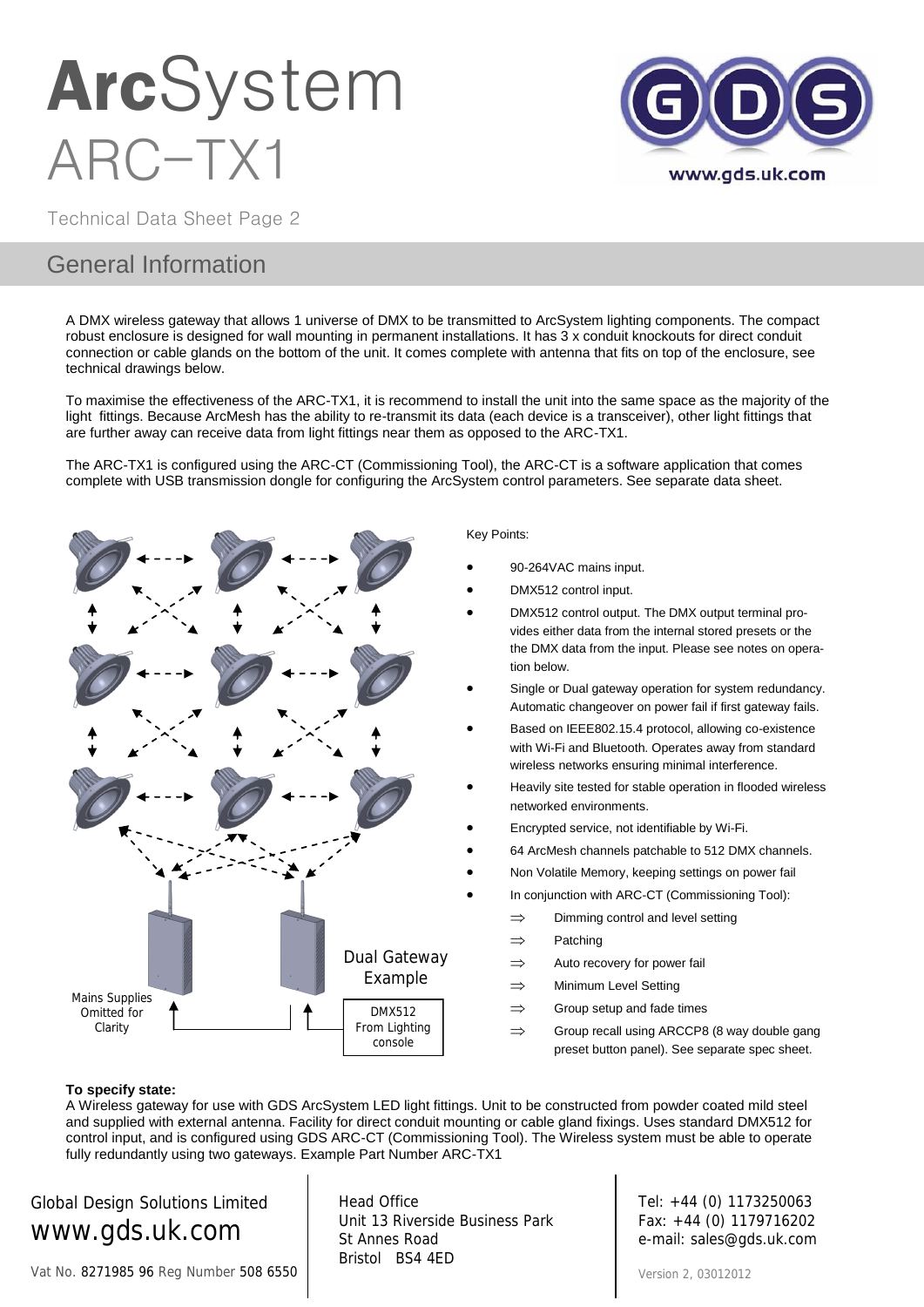

Technical Data Sheet Page 3

### Using ARC-CP8 (8 Button Panel)



If remote button panels are required in the ArcSystem, it is possible to use the ARC-CP8 (8 way control panel). The ARC-CP8 offers recall of 8 of a maximum 24 stored presets in the ARC-TX1 gateway. It communicates over the ArcMesh network, so only power is needed at the required button panels. Please see separate data sheet for further information on this product. Any number of CP8 panels can added and assigned to the 24 stored presets.

It is possible to use the ARC-TX1 node in different control scenarios depending on the venues requirements, some examples are shown below:

#### **Control with only ARC-CP8**

If using only button panel control in the venue, you will need an ARC-TX1 gateway, even if your ArcSystem LED light fittings are configured as wired. This is because the preset scenes are stored for playback in the ARC-TX1 gateway. Further, the ARC-CP8 (button Panel) is only wireless, so it has to communicate with the ARC-TX1 gateway to convert communication back to DMX512. You can setup the required scenes using the ARC-CT (Commissioning Tool) within the gateway and replay them once they are assigned to the button panels. Fade times and special rules can be set according to the ARC-CT setup, see separate data sheet.



#### **NOTE:**

The 24 presets that are stored within the ARC-TX1 can be setup using either the DMX input to create the levels or the ARC-CT (commissioning Tool) preset page to adjust the levels over the 64 ArcSystem groups. Once these have been set, they can be stored into 1 of the 24 presets using the ARC-CT. These presets can then be assigned to the buttons on button panels, along with settings such as fade times and button logic rules, such as push and hold for a predetermined time before the button will trigger the preset. Please see separate data sheet for further information on these products.

Global Design Solutions Limited www.gds.uk.com

Head Office Unit 13 Riverside Business Park St Annes Road Bristol BS4 4ED

Tel: +44 (0) 1173250063 Fax: +44 (0) 1179716202 e-mail: sales@gds.uk.com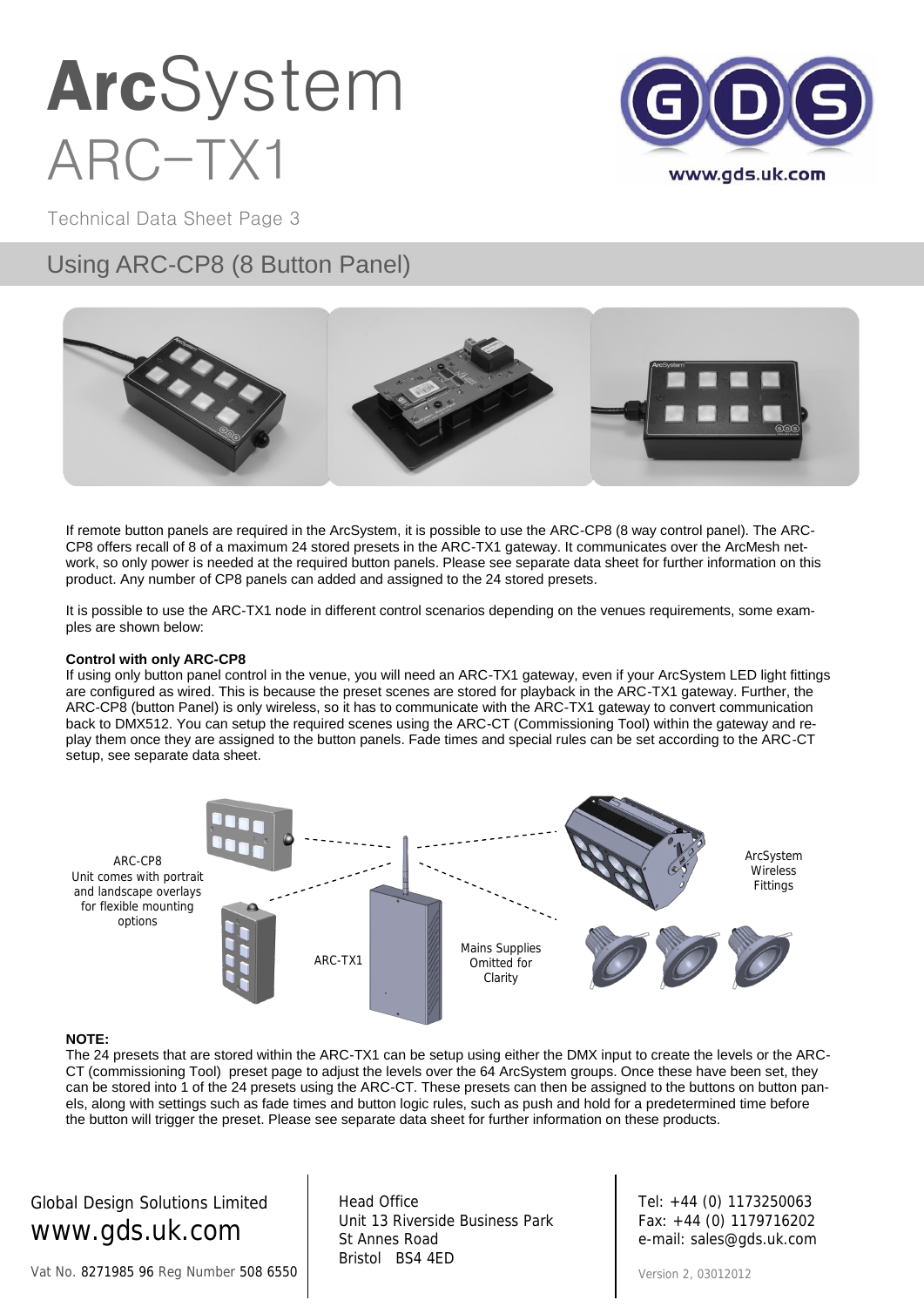

Technical Data Sheet Page 4

### Using ARC-CP8 (8 Button Panel) - cont

#### **Control with ARC-CP8 and DMX**

Button panels and DMX512 can be used together in one venue as required. In addition, both wired and wireless units can operate from the ARC-TX1 simultaneously. A DMX control channel (assignable in the ARC-CT) allows for switching between internal preset control (button panels) and external DMX input control. Fade times and rules for this transition can be set within the ARC-CT.



#### **DMX with dual redundancy ( 2 x ARC-TX1)**

It is possible to run the ArcSystem as a dual redundant system whilst using wired and wireless light fittings and button panels. The gateway is either in master or slave mode, depending on the ARC-CT setup. The unit that is set to slave mode will pass the DMX data straight through, whereas the master unit will output the preset or live DMX levels onto the 'DMX Out' depending on the DMX control channel status. The preset and configuration data is stored in both units regardless of system state. This is achieved by using RDM between nodes on the DMX data line. For this reason, either gateway can run the system in the event of a gateway failure.



#### **Note:**

When 2 x ARC-TX1 are used together, link the DMX signal through both units. The system will designate a master and slave unit. The slave unit will pass the DMX through.

Tel: +44 (0) 1173250063 Fax: +44 (0) 1179716202 e-mail: sales@gds.uk.com

Vat No. 8271985 96 Reg Number 508 6550

Bristol BS4 4ED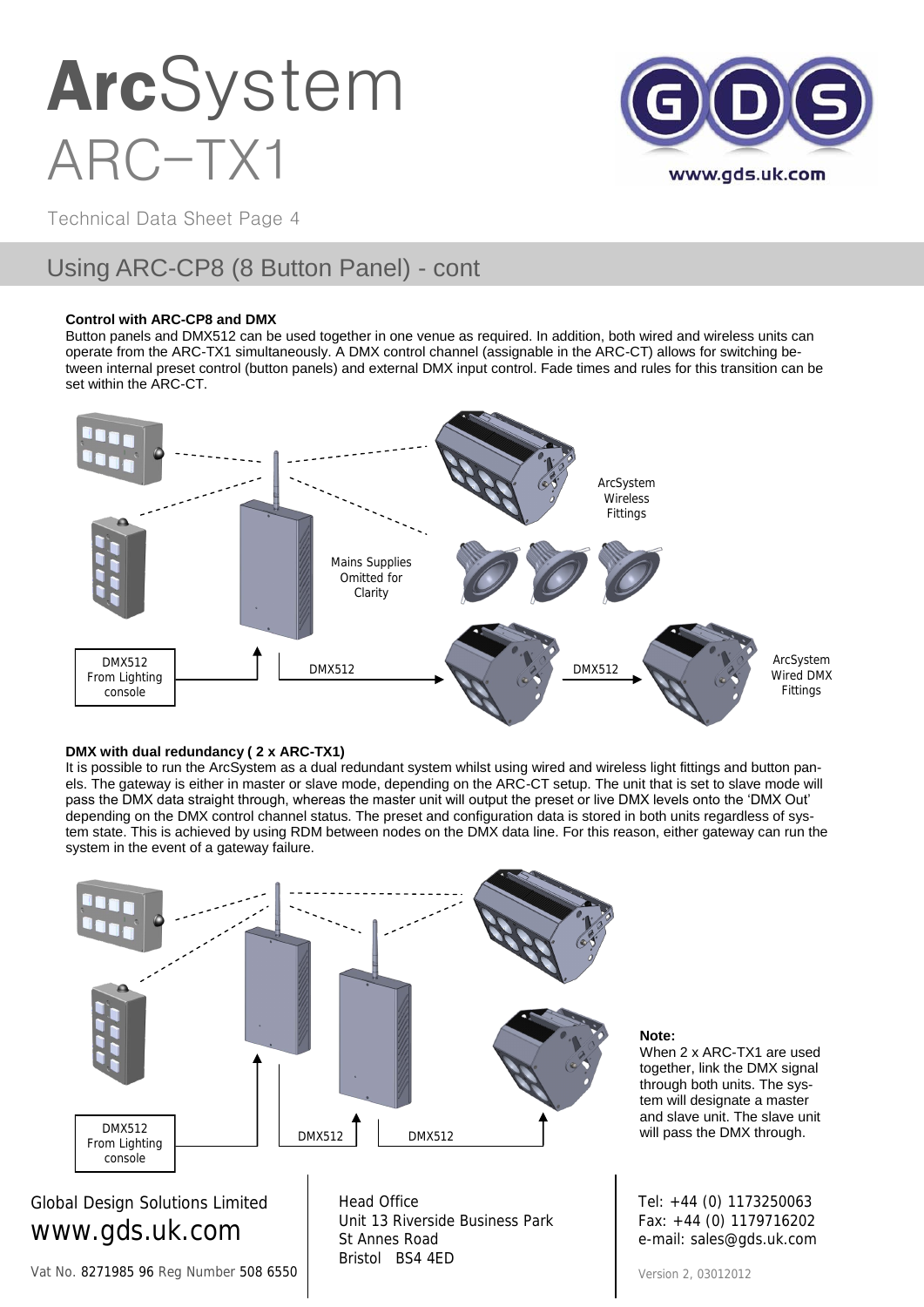

Technical Data Sheet Page 5

### System Architecture

There is an assignable control channel from the DMX IN port that is used to switch between local and external control. This control channel allows either the local button panels to be used, or full DMX control from the DMX IN port. This allows the system to be used whilst the venues lighting desk is off, or full desk control for pre-show applications etc.



The ArcSystem operates on 64 control groups. Depending on the DMX control channel above, the system operates in the following way.

#### **Local control (control channel low)**

The 24 stored presets store all 64 groups for outputting to either the wireless or wired fittings. If using the DMX output for wired fittings, the DMX channels that are assigned to the 64 groups in the ARC-CT are used.

As an example, if DMX 501 is assigned to the first of 64 control groups (group 1). Wireless fittings can be addressed to respond to group 1. In this case, DMX 501 would be output from the DMX OUT port when a button panel is setup to replay group 1.



For convenience, It is possible to use the DMX IN port levels to store the 24 presets for play back when the ARC-TX1 is placed in local control. If this is not possible, for venues that do not have a lighting desk, they can be setup with the ARC-CT instead.

All DMX IN levels apart from the control channel are ignored during normal operation.

Global Design Solutions Limited www.gds.uk.com

Vat No. 8271985 96 Reg Number 508 6550

Head Office Unit 13 Riverside Business Park St Annes Road Bristol BS4 4ED

Tel: +44 (0) 1173250063 Fax: +44 (0) 1179716202 e-mail: sales@gds.uk.com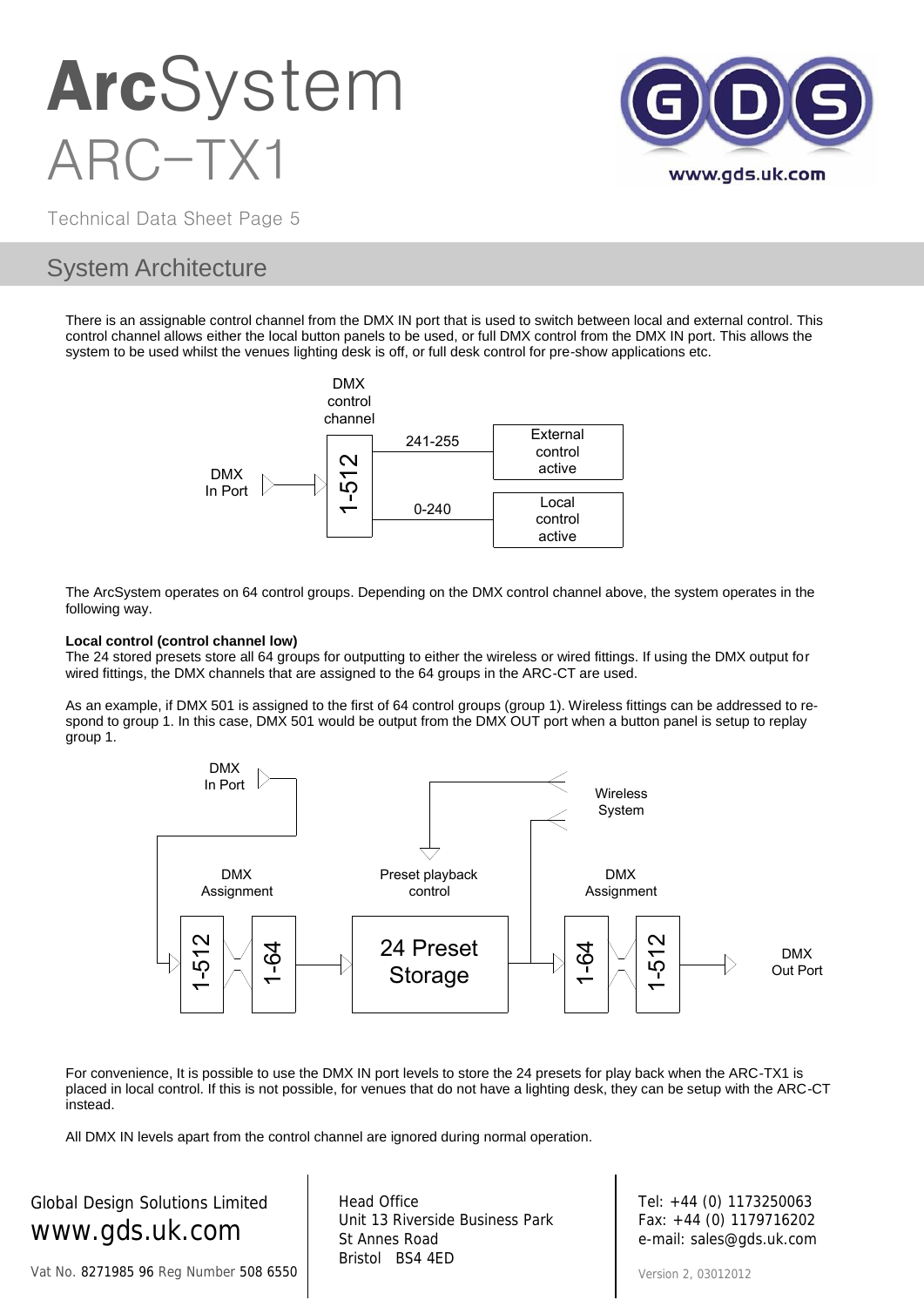

Technical Data Sheet Page 6

### System Architecture - cont

#### **External control (control channel high)**

The DMX IN channels are assigned to the 64 control groups using the ARC-CT. The DMX IN can then be used to directly control these control groups for wireless control. The DMX OUT port will output the same DMX channels that are being used for the DMX IN port. Channels that are not assigned to the 64 control groups will also be passed through to the DMX OUT port.



#### **Programming/Replaying Presets**

.

When programming presets with the ARC-CT tool, it is possible to select only channels to be affected for that preset when storing. This means a preset can be replayed that may be programmed for say group 1, that will not effect the status of other groups.

### Basic Physical Information

- Unit Weight 0.9 Kgs / 1.98 lbs
- Height =  $41$ mm /  $1.6"$
- Width = 141mm / 5.5"
- Length = 230 / 9.1" (excluding antenna)
- Length = 344 / 13.5" (including antenna)

Global Design Solutions Limited www.gds.uk.com

Vat No. 8271985 96 Reg Number 508 6550

Head Office Unit 13 Riverside Business Park St Annes Road Bristol BS4 4ED

Tel: +44 (0) 1173250063 Fax: +44 (0) 1179716202 e-mail: sales@gds.uk.com